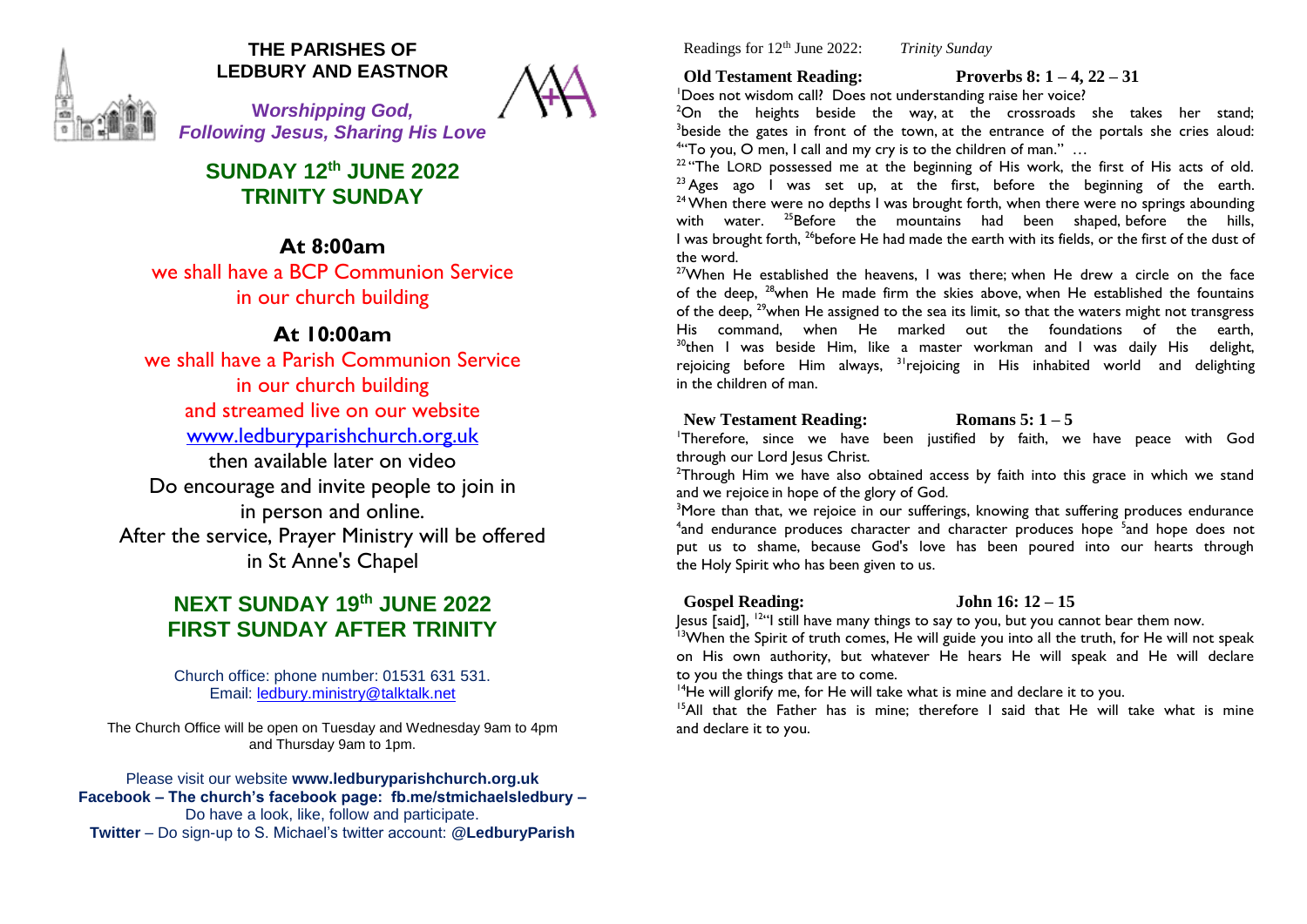#### **COLLECT**

Almighty and everlasting God, You have given us Your servants grace by the confession of a true faith, to acknowledge the glory of the eternal Trinity and in the power of the divine majesty to worship the Unity: keep us steadfast in this faith that we may evermore be defended from all adversities; through Jesus Christ Your Son our Lord, who is alive and reigns with You, in the unity of the Holy Spirit, one God, now and for ever. **Amen.**

### **POST COMMUNION PRAYER**

Almighty and eternal God, You have revealed Yourself as Father, Son and Holy Spirit and live and reign in the perfect unity of love. Hold us firm in this faith that we may know You in all Your ways and evermore rejoice in Your eternal glory, who are three Persons yet one God, now and for ever. **Amen.**

| We<br>for: Our<br>pray                                                                                                     | CMS<br>link<br>mission<br>& S <sup>t</sup> Michael and All Angels, Mtwara and S <sup>t</sup> John the Baptist Church, Likonde.      | partners.<br>our                                                                                 | Mission<br>partners<br>Leprosy                                                    | <b>Sunc</b><br>the 1                                |
|----------------------------------------------------------------------------------------------------------------------------|-------------------------------------------------------------------------------------------------------------------------------------|--------------------------------------------------------------------------------------------------|-----------------------------------------------------------------------------------|-----------------------------------------------------|
| We pray for those who are sick:<br>Michael Jarrett<br>Pam Robinson<br>Kate Greenall<br>Elizabeth Crossley<br>John Crossley | <b>Frances Holloway</b><br>Chris Nicholson<br>Thomas Heffner<br>Sheila Anthony<br>Jacqui Byron                                      | Dean Jackson<br><b>Robert Walters</b><br><b>Richard Tyrrell</b><br>Mike Bainton<br>Kevin Whittal | Mike Wakeford<br>Miles Oliver<br>Julia Matthews<br>Marilyn Sherlock<br>Mark Ashby | <b>Thur</b><br>The s<br>Cath<br><b>conc</b><br>from |
| Ann Blandford<br>'Lee Mallinson<br>Roma Runley                                                                             | Pamela Lucas<br>We remember those who have died and pray for those who mourn their passing:<br>Maureen Sayce<br><b>Charles Dunn</b> | Anne McDonald<br><b>Teddie Loveridge</b>                                                         | Eileen Lane                                                                       | a you<br>Child<br><b>Satu</b><br>A cel<br>which     |

#### **NOTICES**

We no longer *have* to wear masks, but feel free to do so if you wish. We recommend using hand sanitiser on arrival in church and are supportive of those who continue needing to be covid-careful.

**The Flower Guild.** We are still looking to recruit more members to the Guild and lessons can be provided if required. Even If you can offer a few hours at Festival times, it means we can enhance our beautiful church even more. Please contact me on 01531 670 037 or email [Chris.lynch54@btinternet.com](mailto:Chris.lynch54@btinternet.com)

**Concerts.** Our church hosts a number of concerts during the year, which means we need two people to be present during each of these – to ensure safety and various practical details. The task is not onerous! If you would be willing to help occasionally, please have a word with Peter Scull (or ring 630060) Thank you.

**LEAF** is looking for one or two people who enjoy gardening and who would like to help with a small gardening project at Ledbury Primary School. It would involve a couple of hours a week working with a couple of boys at the school, helping them to design and create a small garden. This would really help the boys and the school. If anyone is interested please contact Tony Hodder. Emai[l leafledbury@gmail.com](mailto:leafledbury@gmail.com)

**Coffee/prayer rotas.** Whilst we are grateful to all who have volunteered for the service of leading prayers and serving coffee certain guidelines need to be observed. During recent weeks some failures have occurred resulting in no coffee on one occasion, and on others it's been left to too small a team. Keith has also been left to cover for intercessions. Would you kindly ensure that you have entered your dates into your diary. If unable to carry out this ministry please arrange a swap. It would be helpful if you could also alter the rota in the vestry. My grateful thanks for your cooperation. Ann G.

**Thank you** so much to all our friends at St Michael's for the love, prayers and care you have given to us over the past six months as we moved our home from one part of Ledbury to another. We are still settling in and the flat is beautiful. Gwen and David Kirkham

**Thursday 7am and midday prayers in church.**

**Friday 10.30am Holy Communion at S<sup>t</sup> Katherine's Chapel.**

**Sunday 19th June:** The Ledbury Community Brass Band are going to provide the music for the 10am service.

#### **Thursday 23rd June at 7.00pm - "Music in Quiet Places" concert, in the church***.*

The successful partnership between The Herefordshire Historic Churches Trust and Hereford Cathedral School's Music Outreach Programme, is pleased to announce this forthcoming concert, when the internationally renowned Carducci Quartet will be joined by young musicians from Hereford Cathedral School including *Colla Voce,* the Cathedral Junior School Choir, and a young piano trio. Tickets £15 on the door or from [https://bit.ly/MIQP\\_Carducci.](https://bit.ly/MIQP_Carducci) Children under 12 admitted free.

#### **Saturday 25th June at 7:30pm – "From Pub To Pulpit" concert, in the church.**

A celebration of Ralph Vaughan Williams 150<sup>th</sup> Birthday; an imaginative and rousing concert which brings to life the musical journey of folk songs Vaughan Williams collected before "borrowing" the tunes for hymn arrangements. Acapella folk group *Broomdasher* and folk/jazz/classical instrumental trio *Coracle* join guest organist *Gus Orchard* and singers conducted by *Kate Cheetham* to raise the roof with renditions of some of the hymns. Tickets £15 from [ticketsource.co.uk/S-Michael-And-All-Angels-Church](http://www.ticketsource.co.uk/S-Michael-And-All-Angels-Church) or at the door

### **Saturday 2nd July at 11am – "A little bit Royal – Organ Music to celebrate the Platinum**

**Jubilee.** Given by John Swindells, Director of Music, S<sup>t</sup> Martin with S<sup>t</sup> Peter, London Road, **Worcester**